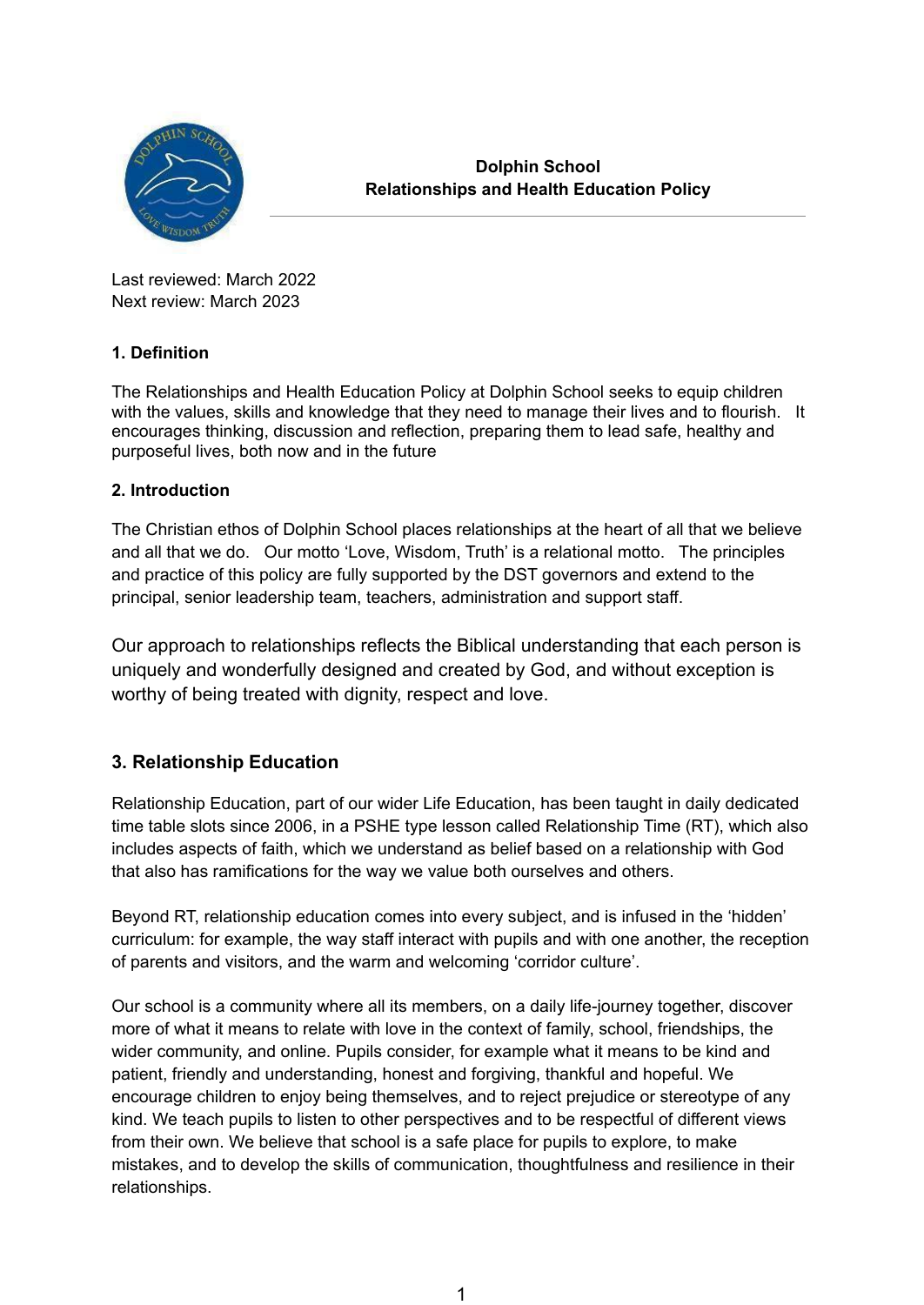Weekly whole school assemblies are open to parents and families, encouraging a broader concept of relationships in our school community. A Bible verse, brought to life by either a staff member or a class, is the springboard for the learning which advances character development and understanding of fundamental British values including democracy, individual liberty, the rule of law, and mutual respect and tolerance for different faiths and beliefs. There is singing, prayer, and a celebration of school life including birthdays, sporting achievements, choir and dance items, eco or garden initiatives, and outside speakers.

## **4. Health Education**

Health Education is also taught as part of Relationship Time. Pupils learn about their 'relationship' with themselves, about how to look after their physical bodies, as well as how to stay safe and to thrive mentally and emotionally, both in the 'real' world and online.

## **5. Content Summary**

This content summary includes both statutory objectives, as well as some additional Dolphin ones.

### **Relationships Education Overview**

| <b>Families and</b><br>people who | Pupils should know:                                                                                                                                                                                                                                                                |
|-----------------------------------|------------------------------------------------------------------------------------------------------------------------------------------------------------------------------------------------------------------------------------------------------------------------------------|
| care for me                       | • That families are important for children growing up because they can give<br>love, security and stability.                                                                                                                                                                       |
|                                   | . The characteristics of healthy family life, commitment to each other,<br>including in times of difficulty, protection and care for children and other<br>family members, the importance of spending time together and sharing<br>each other's lives.                             |
|                                   | • That others' families, either in school or in the wider world, sometimes<br>look different from their family, but that they should respect those<br>differences and know the other children's families are also characterized<br>by love and care.                               |
|                                   | • That stable caring relationships, which may be of different types, are at<br>the heart of happy families and are important for children's security as<br>they grow up.                                                                                                           |
|                                   | • That forming a trusting attachment to an adult is important for our long<br>term wellbeing.                                                                                                                                                                                      |
|                                   | • That marriage represents a formal and legally recognised commitment of<br>two people to each other which is intended to be lifelong.                                                                                                                                             |
|                                   | • That people's beliefs, faith based or otherwise, may influence their<br>thinking and choices about relationships and marriage.                                                                                                                                                   |
|                                   | • That in a marriage or partnership, just as in any friendship, there may be<br>difficult as well as good times.                                                                                                                                                                   |
|                                   | . That sometimes, despite the best intentions of the people involved,<br>marriages may end in divorce or partnerships may break up.<br>• How to recognise if family relationships are making them feel unhappy or<br>unsafe, and how to seek help or advice from others if needed. |
| Caring<br>friendships             | Pupils should know:                                                                                                                                                                                                                                                                |
|                                   | A How important friendships are in making us feel happy and secure and                                                                                                                                                                                                             |

 $\blacktriangleright$ How important friendships are in making us teel happy and secure, and how people choose and make friends.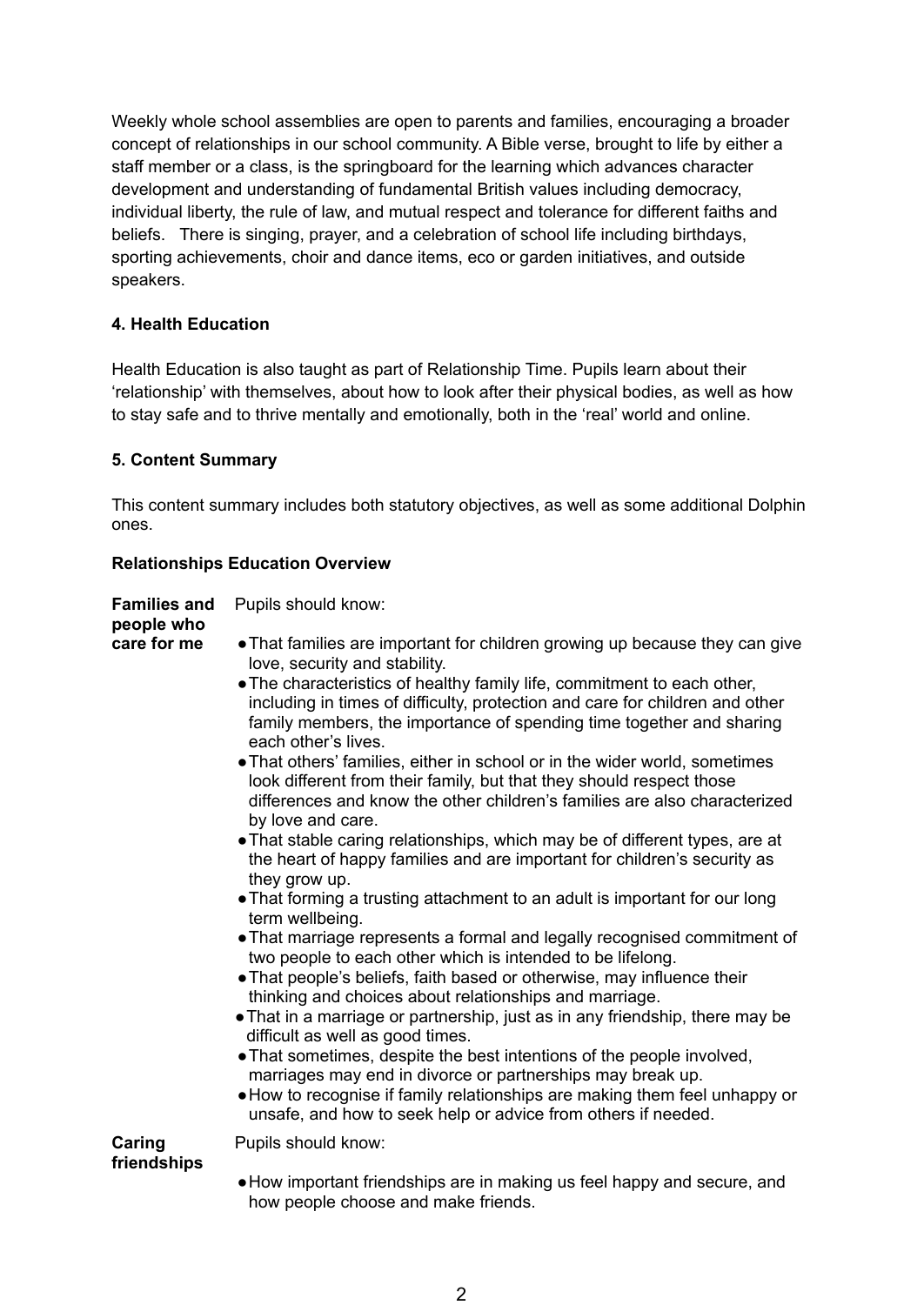- ●The characteristics of friendships, including mutual respect, truthfulness, trustworthiness, loyalty, kindness, generosity, trust, sharing interests and experiences and support with problems and difficulties.
- ●That healthy friendships are positive and welcoming towards others, and do not make others feel lonely or excluded.
- ●That most friendships have ups and downs, and that these can often be worked through so that the friendship is repaired or even strengthened, and that resorting to violence is never right.
- ●How to recognise who to trust and who not to trust, how to judge when a friendship is making them feel unhappy or uncomfortable, managing conflict, how to manage these situations and how to seek help or advice from others, if needed.

#### **Respectful relationships** Pupils should know

- The importance of respecting others, even when they are very different from them. This may include, for example, people who are different physically, in character, personality or backgrounds; people who have learning disabilities, hearing/sight/other physical disabilities; people with communication difficulties; people who speak other languages; or people who make different choices or have different preferences or beliefs.
- ●Practical steps they can take in a range of different contexts to improve or support respectful relationships.
- The conventions of courtesy and manners.
- ●The importance of self-respect and how this links to their own happiness.
- That in school and in wider society they can expect to be treated with respect by others, and that in turn they should show due respect to others, including those in positions of authority.
- That fairness and equality means everyone having their needs met, rather than everyone being treated 'the same.'
- About different types of bullying (including cyberbullying), the impact of bullying, responsibilities of bystanders (primarily reporting bullying to an adult) and how to get help.
- ●What a stereotype is, and how stereotypes can be unfair, negative or destructive.
- The importance of permission-seeking and giving in relationships with friends, peers and adults.

**Online relationships** Pupils should know

- ●That people sometimes behave differently online, including by pretending to be someone they are not.
- ●That the same principles apply to online relationships as to face-to-face relationships, including the importance of respect for others online including when we are anonymous.
- The rules and principles for keeping safe online, how to recognise risks, harmful content and contact, and how to report them.
- ●How to critically consider their online friendships and sources of information including awareness of the risks associated with people they have never met.
- ●How information and data is shared and used online.
- ●How to respond /what to say and do when someone wants to take a photograph of you against your wishes.

### **Being safe** Pupils should know

●What sorts of boundaries are appropriate in friendships with peers and others (including in a digital context).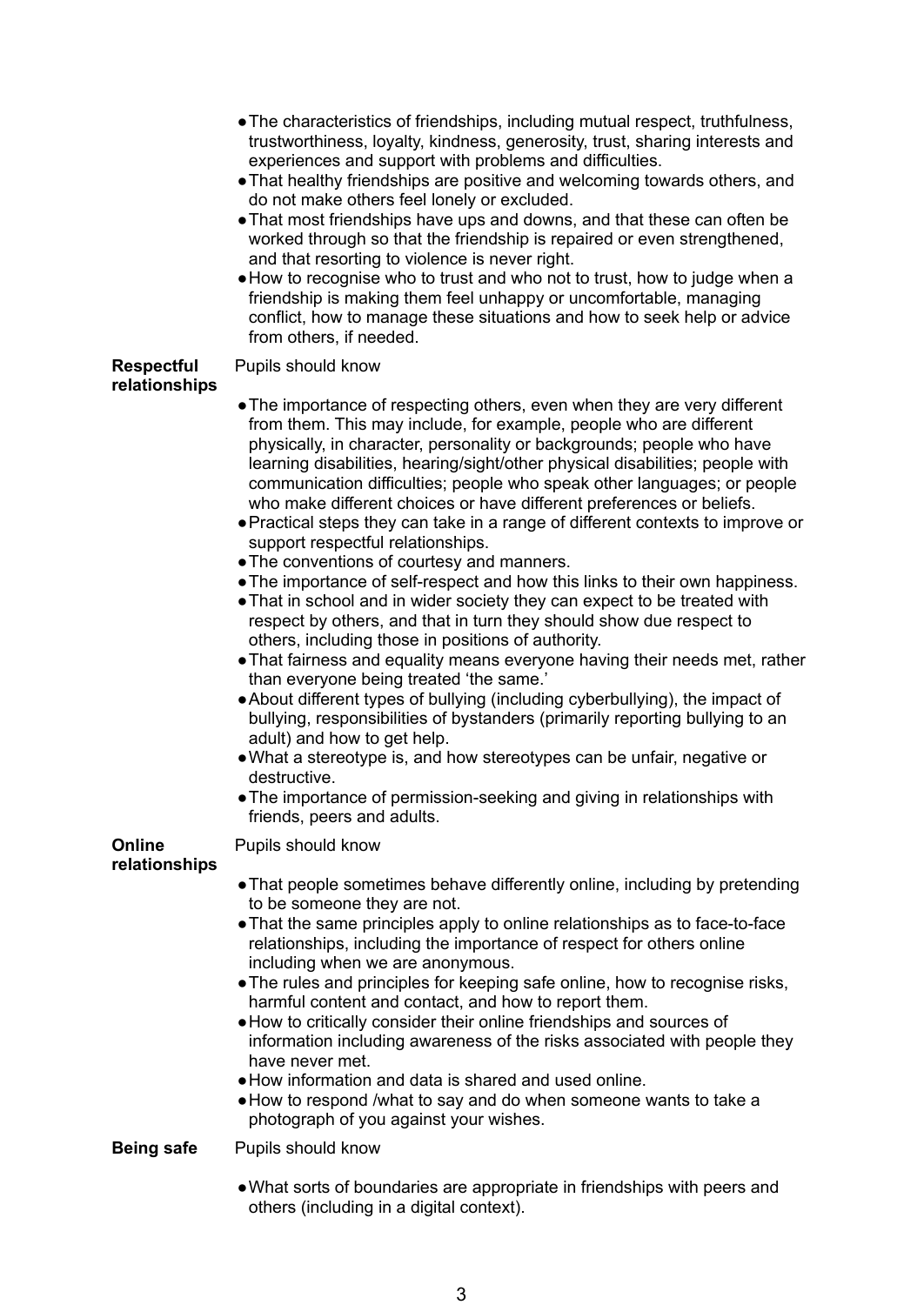- ●About the concept of privacy and the implications of it for both children and adults; including that it is not always right to keep secrets if they relate to being safe.
- That each person's body belongs to them, and the differences between appropriate and inappropriate or unsafe physical, and other, contact.
- ●How to respond safely and appropriately to adults they may encounter (in all contexts, including online) whom they do not know.
- ●How to recognise and report feelings of being unsafe or feeling bad about any adult.
- ●How to ask for advice or help for themselves or others, and to keep trying until they are heard,
- ●How to report concerns or abuse, and the vocabulary and confidence needed to do so.
- ●Where to get advice e.g. family, school and/or other sources.

#### **Health Education Overview**

**Mental Wellbeing** Pupils should know:

- That mental wellbeing is a normal part of daily life and that everyone's mental wellbeing fluctuates, in the same way as physical health does.
- That there is a normal range of emotions (e.g. happiness, sadness, anger, anxiety, fear, surprise, nervousness, grief) and scale of emotions that all humans experience in relation to different experiences and situations.
- ●How to recognise and talk about their emotions, including having a varied vocabulary of words to use when talking about their own and others' feelings.
- How to judge whether what they are feeling and how they are behaving is appropriate and proportionate.
- The benefits of physical exercise, time outdoors, community participation, voluntary and service-based activity on mental wellbeing and happiness.
- Simple self-care techniques, including the importance of rest, time spent with friends and family and the benefits of hobbies and interests.
- Isolation and loneliness can affect children and that it is very important for children to discuss their feelings with an adult and seek support.
- That bullying (including cyberbullying) has a negative and often lasting impact on mental wellbeing.
- Where and how to seek support (including recognising the triggers for seeking support), including whom in school they should speak to if they are worried about their own or someone else's mental wellbeing or ability to control their emotions (including issues arising online).
- People around us have varying levels of mental health and it is common for people to experience mental ill health. For many people who do, the problems can be resolved if the right support is made available, especially if accessed early enough.
- ●That some sort of spiritual practice such as prayer or singing or meditation may improve their mental and emotional health.
- ●How to cope with losing/failure.
- ●How to develop a sense of agency/responsibility through involvement in a local issue such as writing a letter on an environmental matter.
- The basic principles of how money is earned and how to use money wisely.

**Internet safety and** Pupils should know:

**harms**

• That for most people the internet is an integral part of life and has many benefits.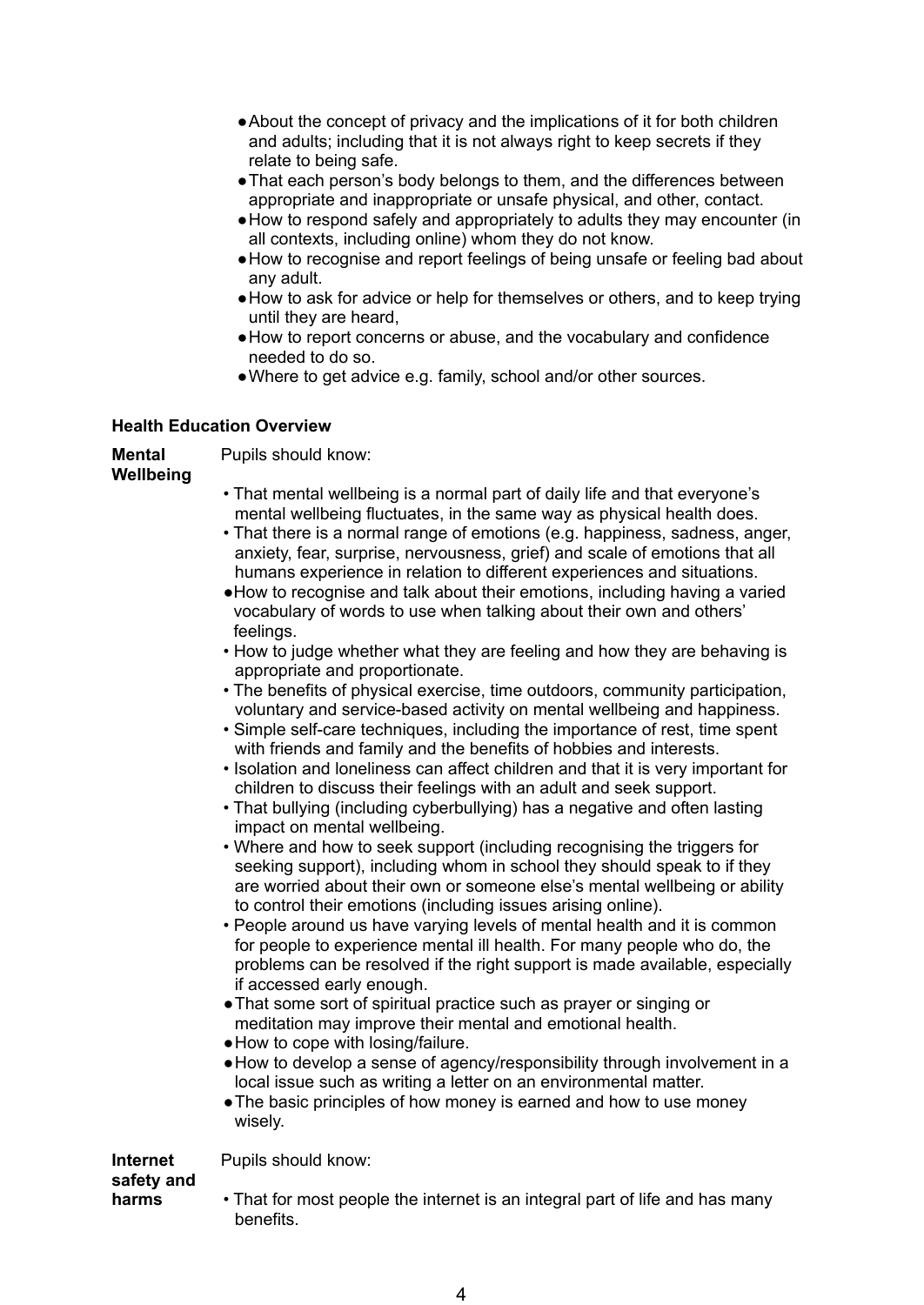|                               | • About the benefits of rationing time spent online, the risks of excessive<br>time spent on electronic devices and the impact of positive and negative<br>content online on their own and others' mental and physical wellbeing.<br>. How to consider the effect of their online actions on others and know how<br>to recognise and display respectful behaviour online and the importance<br>of keeping personal information private.<br>. Why social media and some computer games and online gaming, for<br>example, are age restricted.<br>• That the internet can also be a negative place where online abuse,<br>trolling, bullying and harassment can take place, which can have a<br>negative impact on mental health.<br>• How to be a discerning consumer of information online including<br>understanding that information, including that from search engines, is<br>ranked, selected and targeted; and how to see through advertisements<br>and spot fake news.<br>. Where and how to report concerns and get support with issues online. |
|-------------------------------|---------------------------------------------------------------------------------------------------------------------------------------------------------------------------------------------------------------------------------------------------------------------------------------------------------------------------------------------------------------------------------------------------------------------------------------------------------------------------------------------------------------------------------------------------------------------------------------------------------------------------------------------------------------------------------------------------------------------------------------------------------------------------------------------------------------------------------------------------------------------------------------------------------------------------------------------------------------------------------------------------------------------------------------------------------|
| <b>Physical</b><br>health and | Pupils should know:                                                                                                                                                                                                                                                                                                                                                                                                                                                                                                                                                                                                                                                                                                                                                                                                                                                                                                                                                                                                                                     |
| fitness                       | • The characteristics and mental and physical benefits of an active lifestyle.<br>• The importance of building regular exercise into daily and weekly routines<br>and how to achieve this; for example, walking or cycling to school, a daily<br>active mile or other forms of regular, vigorous exercise.<br>• The risks associated with an inactive lifestyle (including obesity).<br>. How and when to seek support including which adults to speak to in<br>school if they are worried about their health.                                                                                                                                                                                                                                                                                                                                                                                                                                                                                                                                          |
| <b>Healthy</b><br>eating      | Pupils should know:                                                                                                                                                                                                                                                                                                                                                                                                                                                                                                                                                                                                                                                                                                                                                                                                                                                                                                                                                                                                                                     |
|                               | • What constitutes a healthy diet (including understanding calories and<br>other nutritional content).<br>• The principles of planning and preparing a range of healthy meals.<br>• The characteristics of a poor diet and risks associated with unhealthy<br>eating (including, for example, obesity and tooth decay) and other<br>behaviours (e.g. the impact of alcohol on diet or health).                                                                                                                                                                                                                                                                                                                                                                                                                                                                                                                                                                                                                                                          |
| Drugs,<br>alcohol             | Pupils should know:                                                                                                                                                                                                                                                                                                                                                                                                                                                                                                                                                                                                                                                                                                                                                                                                                                                                                                                                                                                                                                     |
| and<br>tobacco                | • The facts about legal and illegal harmful substances and associated risks,<br>including smoking, alcohol use and drug-taking.<br>How they would ideally like to respond to being offered drugs,<br>alcohol and tobacco, knowing the facts and associated risks.                                                                                                                                                                                                                                                                                                                                                                                                                                                                                                                                                                                                                                                                                                                                                                                       |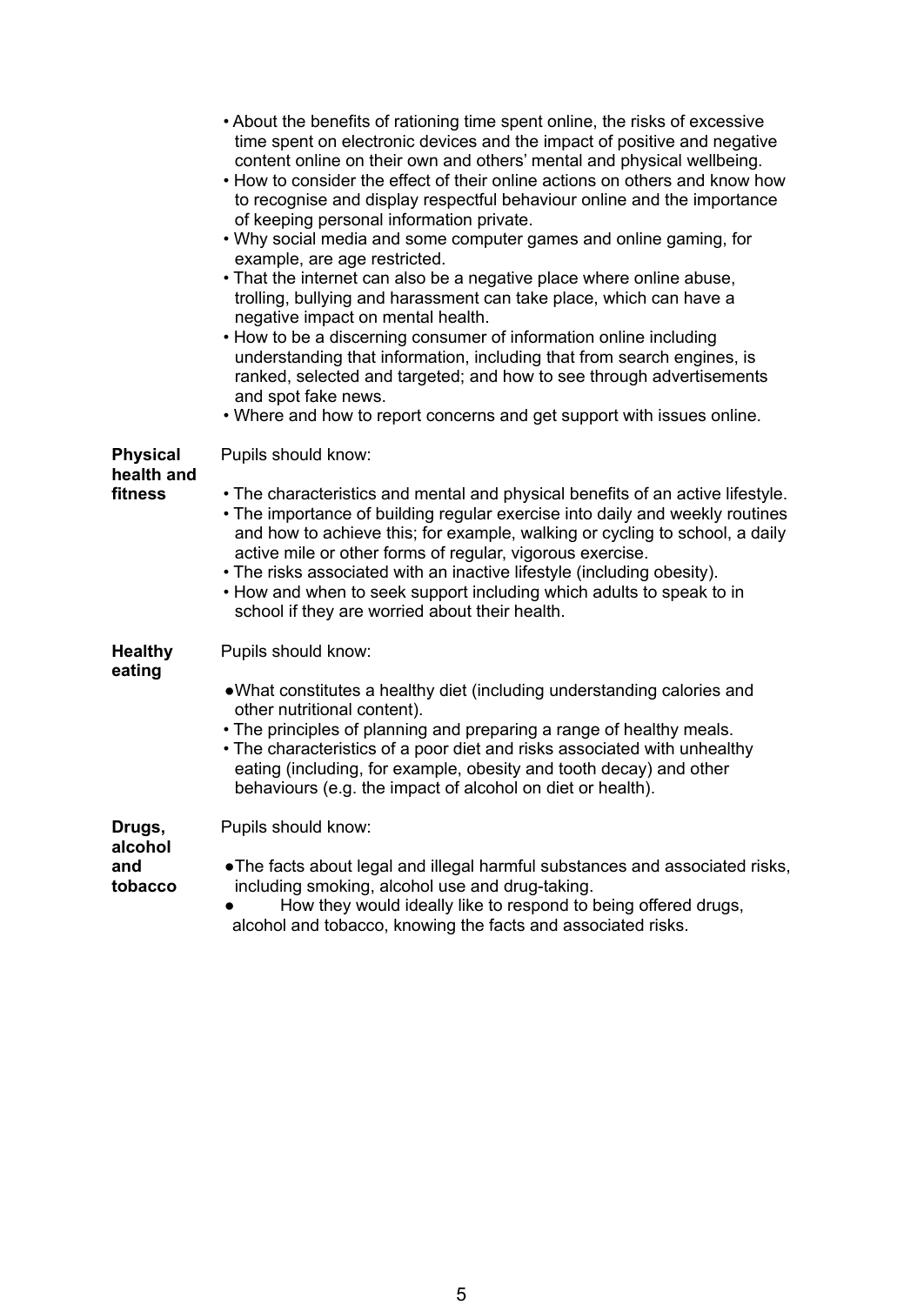| <b>Health and</b><br>prevention | Pupils should know:                                                                                                                                                                                                                                                                                                                                                                                         |
|---------------------------------|-------------------------------------------------------------------------------------------------------------------------------------------------------------------------------------------------------------------------------------------------------------------------------------------------------------------------------------------------------------------------------------------------------------|
|                                 | • How to recognise early signs of physical illness, such as weight loss, or<br>unexplained changes to the body.                                                                                                                                                                                                                                                                                             |
|                                 | • About safe and unsafe exposure to the sun, and how to reduce the risk of<br>sun damage, including skin cancer.                                                                                                                                                                                                                                                                                            |
|                                 | • The importance of sufficient good quality sleep for good health and that a<br>lack of sleep can affect weight, mood and ability to learn.                                                                                                                                                                                                                                                                 |
|                                 | . About dental health and the benefits of good oral hygiene and dental<br>flossing, including regular check-ups at the dentist.                                                                                                                                                                                                                                                                             |
|                                 | . About personal hygiene and germs including bacteria, viruses, how they<br>are spread and treated, and the importance of handwashing.                                                                                                                                                                                                                                                                      |
|                                 | • The facts and science relating to immunisation and vaccination.<br>. How to stay safe when alone outdoors, including an understanding of<br>road safety, the importance of developing an awareness of their<br>surroundings, the disadvantages of wearing earphones or being too<br>engrossed in their phones whilst walking, and how to respond should they<br>find themselves in a dangerous situation. |
| <b>Basic first</b><br>aid       | Pupils should know:                                                                                                                                                                                                                                                                                                                                                                                         |
|                                 | • How to make a clear and efficient call to emergency services if necessary.<br>• Concepts of basic first-aid, for example dealing with common injuries,<br>including head injuries.                                                                                                                                                                                                                        |
| Changing<br>adolescent          | Pupils should know:                                                                                                                                                                                                                                                                                                                                                                                         |
| body                            | •Key facts about puberty and the changing adolescent body, particularly<br>from age 9 through to age 11, including physical and emotional changes.<br>$(Y5$ and $Y6)$                                                                                                                                                                                                                                       |
|                                 | •About menstrual wellbeing including the key facts about the menstrual<br>cycle. (Y5 and Y6)<br>• How babies are made and born. (Y6)                                                                                                                                                                                                                                                                        |
|                                 |                                                                                                                                                                                                                                                                                                                                                                                                             |
| <b>Sex</b><br><b>Education</b>  | The characteristics of healthy, respectful relationships.<br>About physical anatomy – male and female.                                                                                                                                                                                                                                                                                                      |
| (Y6 only)                       | Key facts about sexual reproduction - how babies are made and born.                                                                                                                                                                                                                                                                                                                                         |

### **6. Sex Education Information**

This has been a separate policy at Dolphin School and incorporates many topics about families and friendships that have now been made statutory. Those topics will therefore come under the new Relationships and Health Education Policy.

The subject of puberty and the changing adolescent body is covered in Year 5 Science, and sex education covering human reproduction and birth, will be continue to be delivered via the Science curriculum in Year 6. Parents receive a letter ahead of the delivery of these lessons, giving an outline of proposed content, and an invitation to discuss any matters arising with the member of staff concerned. In our experience, the vast majority of parents are happy with these arrangements and communications are very positive.

However, parents have the right to request withdrawal from all or part of sex education in Year 6, which is not statutory at primary school. Contact regarding any queries or concerns should be made with the principal or staff member who has sent out the letter to parents.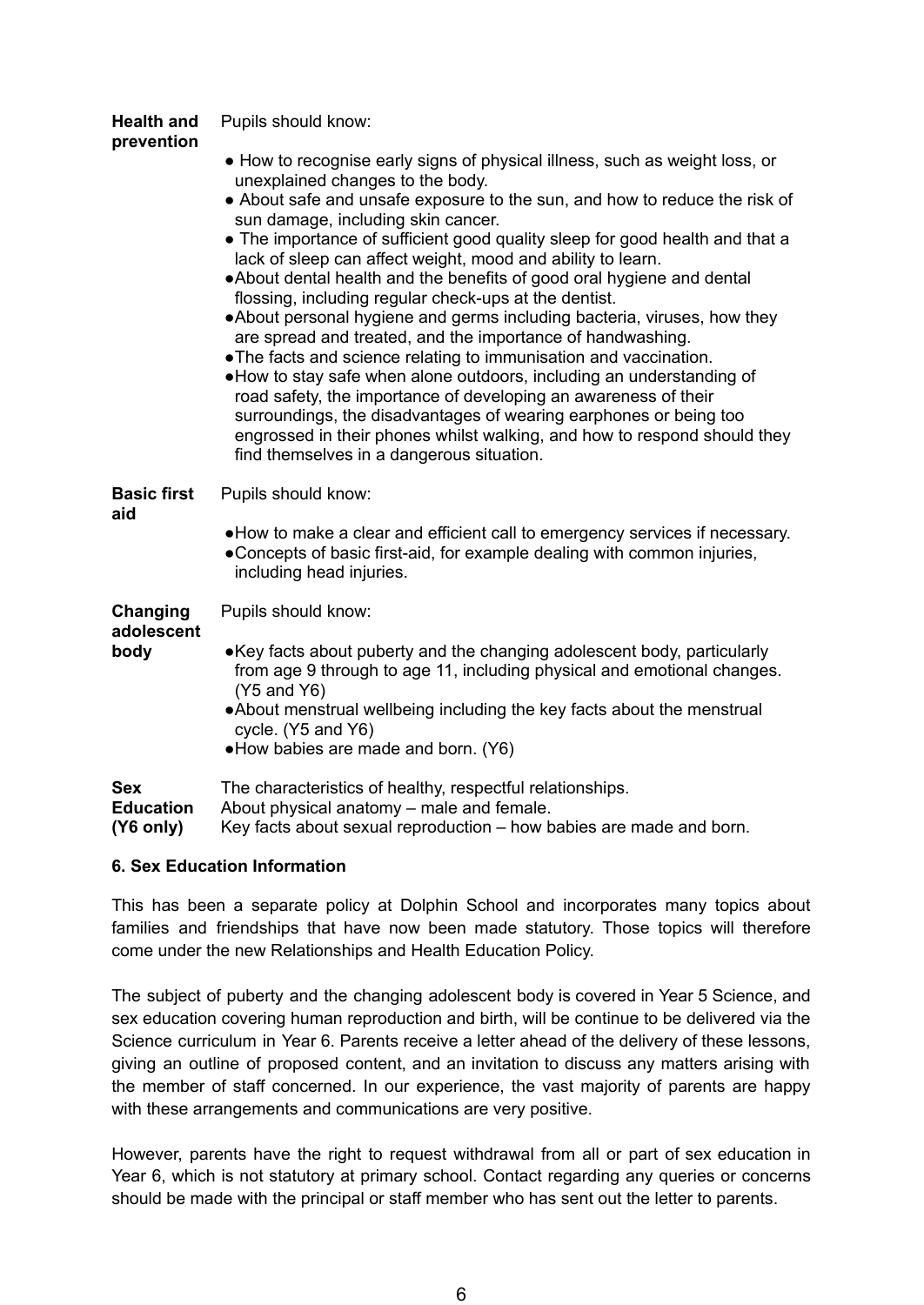## **7. Who teaches the content of Relationships and Health Education Policy?**

Class teachers and specialist teachers are the main people involved in the delivery of the planned content through RT, Science, I.T., RE, PE, English, Art, Drama and Music, and other subjects. Learning support teachers, teaching assistants, administrative staff and the senior leadership team are also actively involved, sometimes through specific lessons with a class, but also indirectly through the hidden curriculum of the school atmosphere, break duties, lunch times, assemblies and first aid provision. As explained under the introduction, all school staff are involved in modelling positive relationships and healthy choices.

In discussions with pupils, teachers will agree ground rules, so everyone is, and feels safe, in lessons. Teachers will ensure that pupils understand that they are not required to talk about personal circumstances, or that they should not feel pressurized in any way to do so.

Ad hoc questions from pupils on many aspects of relationships and health arise on a day-to day basis. Staff may answer questions simply and honestly, taking into account the age of the child, or they may give a holding answer until a more suitable time can be found where an individual concern may be addressed, or staff might refer pupils to their parents for an answer. Staff are not obliged to answer questions that cause them discomfort and may judge it wiser to refer pupils to their parents, particularly on more contentious issues. Staff are also not obliged to answer personal questions.

## **8. Resources used in the delivery of RHE**

Teachers are experienced in using a variety of resources to deliver the material outlined in this policy. They are thoughtful in their choices, understanding their pupils' stage of development, and respecting and upholding the ethos of our school as outlined in the introduction to this policy.

Sources of material may include, for example:

- whole class reading books
- story books
- circle time activities
- art or music
- school garden/common
- online resources made available by organisations/charities such as Place2Be, Children's Society, British Red Cross
- a relevant internal or external speaker
- a project or school visit or residential trip

Samples of objectives and activities that are used to achieve them.

| Objective                                                                    | <b>Examples of Curriculum Activity</b>                                               |
|------------------------------------------------------------------------------|--------------------------------------------------------------------------------------|
| To build teamwork, mutual respect,<br>initiative, resourcefulness, budgeting | Year 6 Enterprise Project where pupils<br>approach the Bursar to pitch for financial |
| know-how                                                                     | in their<br>charity<br>investment<br>group<br>fund-raising proposal                  |
|                                                                              |                                                                                      |

### **Relational objective**